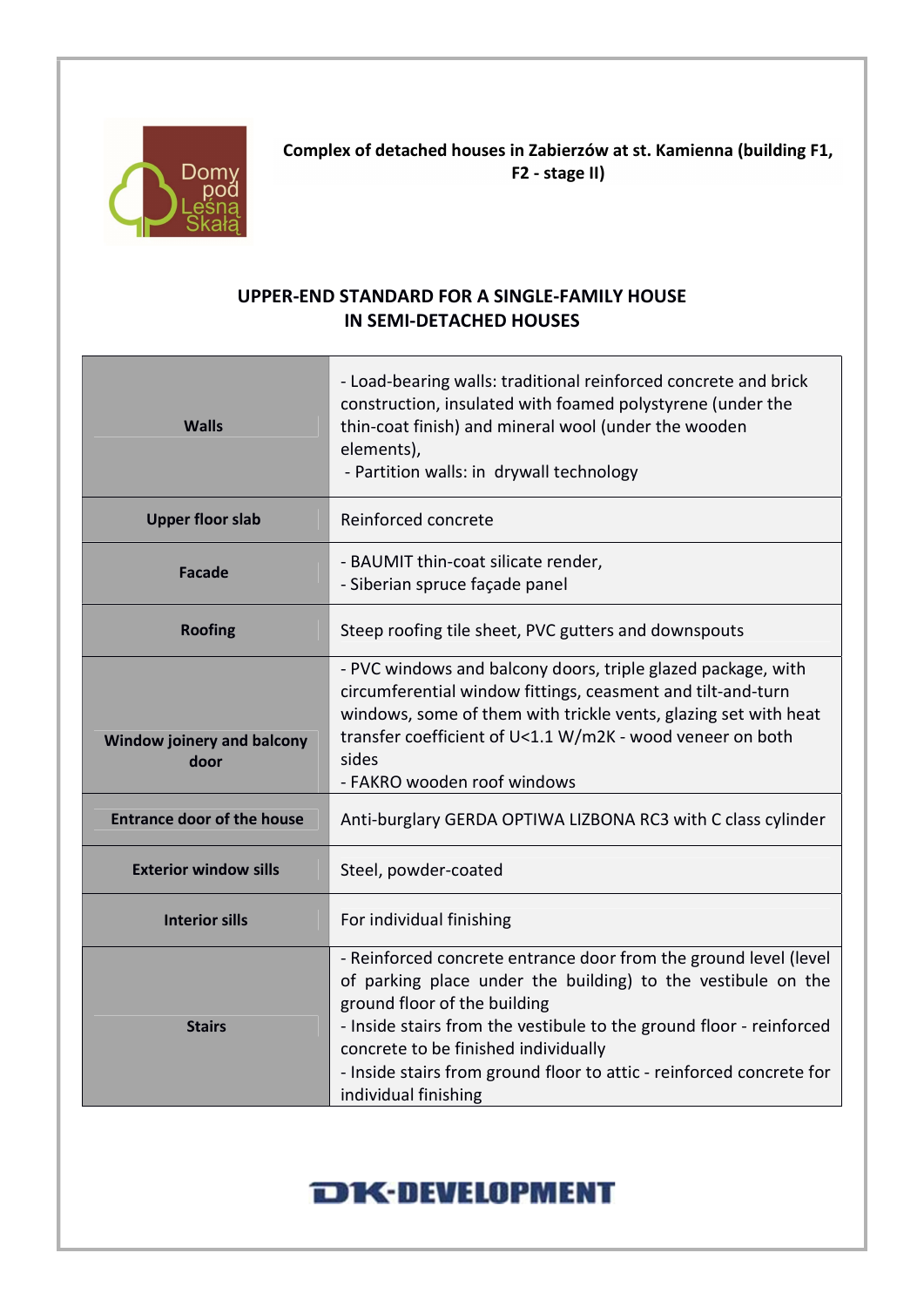| <b>Interior wall coating</b>                    | - Gypsum based plasters<br>- Attic: gypsum boards                                                                                                                                                                                                                                                                                           |
|-------------------------------------------------|---------------------------------------------------------------------------------------------------------------------------------------------------------------------------------------------------------------------------------------------------------------------------------------------------------------------------------------------|
| <b>Floors</b>                                   | Cementitious levelling screed in one level on the floor                                                                                                                                                                                                                                                                                     |
| Internal door joinery                           | To be individually manufactured                                                                                                                                                                                                                                                                                                             |
| Terraces/balconies/balustrades                  | - On the ground floor: wood<br>- On the first floor: wood<br>- Partition between terraces: wooden<br>- Galvanized steel balustrades with powder coating                                                                                                                                                                                     |
| Internal/external electrical<br>system          | Individually metered, with ground fault interrupter, fittings<br>(sockets, switches, 3 phase outlet to connect an electric cooker<br>with ceramic or induction hob), sockets on terraces, outlets for<br>external lighting, prepared for the installation of photovoltaic<br>panels, a circuit to supply a pump in a rainwater storage tank |
| <b>Internal systems</b><br>- cold and hot water | Individually metered, with hookups to the equipment and<br>fixtures (without sanitary ware), outside with water tap<br>(garden), domestic hot water tank. 200dm3 with hot water<br>circulation                                                                                                                                              |
| <b>Heating system</b>                           | - Gas, individually metered, central heating with programmer,<br>dual purspose gas boiler by Viessmann with closed combustion<br>chamber,<br>- Hydronic radiant floor heating by Tweetop,<br>- In the bathrooms, the "towel heater"                                                                                                         |
| Internal sewage system                          | PVC piping, hookups to appliances                                                                                                                                                                                                                                                                                                           |
| <b>Telecommunication/internet</b><br>system     | Ducting with a pilot rope to enable the installation of one socket<br>on the ground floor and first floor (2 locations), without fittings,<br>ducting with entry to the roof for the photovoltaic installation                                                                                                                              |
| Intercom system                                 | Wiring with video intercom (2 pieces) opening gate and gateway<br>to the housing estate                                                                                                                                                                                                                                                     |
| TV antenna system                               | Ducting enabling installation to one SAT outlet on the ground<br>floor and first floor (2 locations), DVB-T antenna                                                                                                                                                                                                                         |
| <b>Ventilation</b>                              | Gravity ventilation, blow to fireplace                                                                                                                                                                                                                                                                                                      |
| <b>Flue ducts</b>                               | For gas boiler and fireplace                                                                                                                                                                                                                                                                                                                |

LAND DEVELOPMENT

## **DK-DEVELOPMENT**